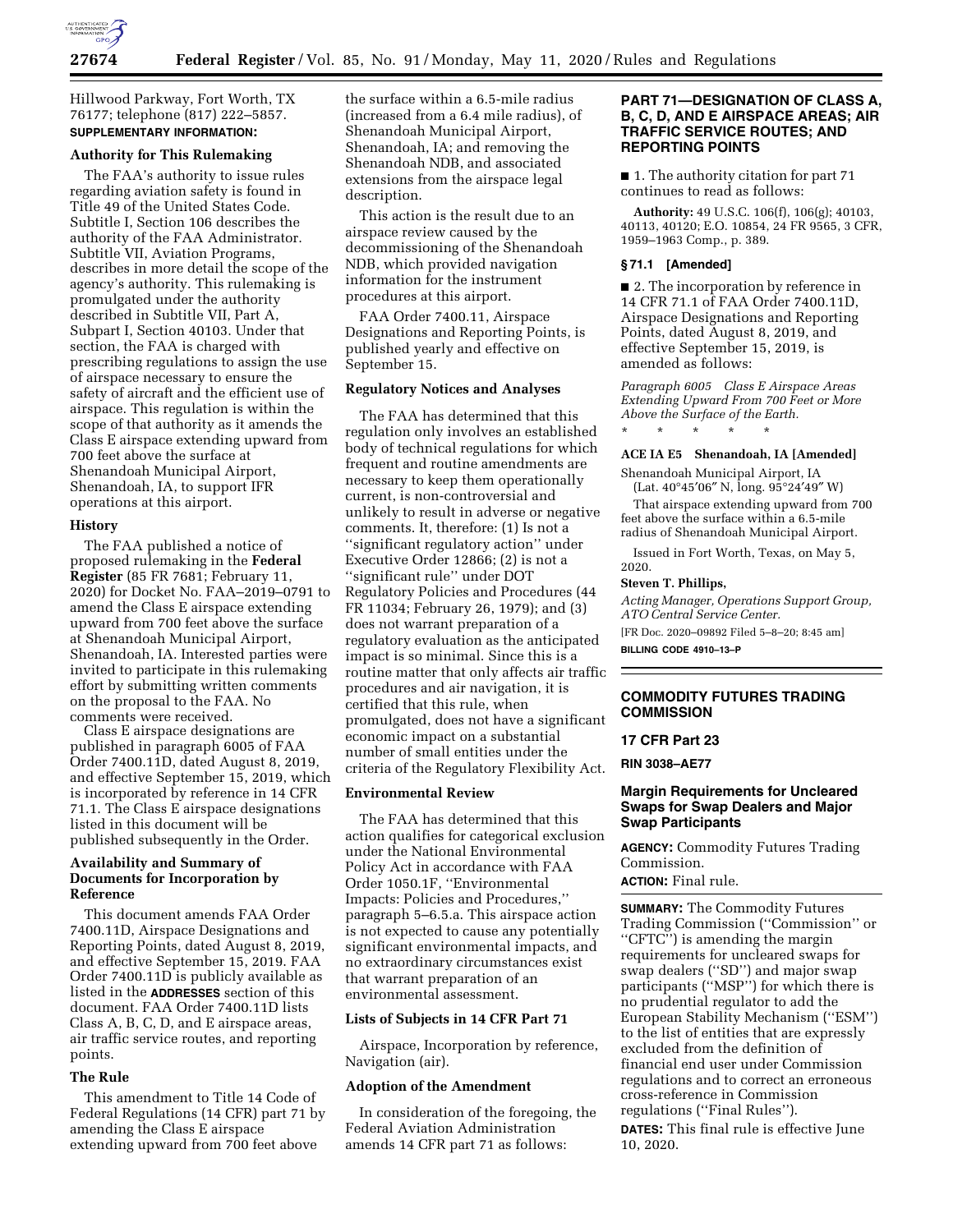### **FOR FURTHER INFORMATION CONTACT:**

Joshua B. Sterling, Director, 202–418– 6056, *[jsterling@cftc.gov;](mailto:jsterling@cftc.gov)* Thomas J. Smith, Deputy Director, 202–418–5495, *[tsmith@cftc.gov;](mailto:tsmith@cftc.gov)* Warren Gorlick, Associate Director, 202–418–5195, *[wgorlick@cftc.gov;](mailto:wgorlick@cftc.gov)* Carmen Moncada-Terry, Special Counsel, 202–418–5795, *[cmoncada-terry@cftc.gov;](mailto:cmoncada-terry@cftc.gov)* or Rafael Martinez, Senior Financial Risk Analyst, 202–418–5462, *[rmartinez@cftc.gov,](mailto:rmartinez@cftc.gov)*  Division of Swap Dealer and Intermediary Oversight, Commodity Futures Trading Commission, Three Lafayette Centre, 1155 21st Street NW, Washington, DC 20581.

# **SUPPLEMENTARY INFORMATION:**

## **I. Background**

In January 2016, the Commission adopted regulation §§ 23.150 through 23.161 (collectively, ''CFTC Margin Rule'') to implement section 4s(e) of the Commodity Exchange Act (''CEA''),1 which requires SDs and MSPs for which there is not a prudential regulator (''CSEs'') to meet minimum initial and variation margin requirements adopted by the Commission by rule or regulation.2

Since adopting the CFTC Margin Rule, the Commission's Division of Swap Dealer and Intermediary Oversight (''DSIO'') has issued staff guidance, including no-action letters, addressing the application of the rule. In July 2017, DSIO issued CFTC Letter No. 17–34 in response to a request for relief submitted by the ESM.<sup>3</sup> The ESM sought relief with respect to uncleared swaps transactions it entered into with SDs, representing that it was similar to

2*See* 7 U.S.C. 6s(e)(1)(B). SDs and MSPs for which there is a "Prudential Regulator" must meet the margin requirements for uncleared swaps established by the applicable ''Prudential Regulator.'' 7 U.S.C. 6s(e)(1)(A). *See also* 7 U.S.C.  $1a(39)$  (defining the term "Prudential Regulator" include the Board of Governors of the Federal Reserve System; the Office of the Comptroller of the Currency; the Federal Deposit Insurance Corporation; the Farm Credit Administration; and the Federal Housing Finance Agency, and specifying the entities for which these agencies act as Prudential Regulators). The Prudential Regulators published final margin requirements in November 2015. *See* Margin and Capital Requirements for Covered Swap Entities, 80 FR 74840 (Nov. 30, 2015).

3CFTC Letter No. 17–34, Commission regulation §§ 23.150 through 23.159, 23.161; No-Action Position with Respect to Uncleared Swaps with the European Stability Mechanism (July 24, 2017) (''CFTC Letter No. 17–34''), *available at [http://](http://www.cftc.gov/idc/groups/public/@lrlettergeneral/documents/letter/17-34.pdf) [www.cftc.gov/idc/groups/public/@lrlettergeneral/](http://www.cftc.gov/idc/groups/public/@lrlettergeneral/documents/letter/17-34.pdf)  [documents/letter/17-34.pdf.](http://www.cftc.gov/idc/groups/public/@lrlettergeneral/documents/letter/17-34.pdf)* 

multilateral development banks, as the term is defined in Commission regulation § 23.151, which are excluded from the definition of financial end user and whose swaps are exempt from the CFTC Margin Rule.

In October 2019, the Commission proposed to codify CFTC Letter No. 17– 34 and amend Commission regulation § 23.151 to exclude the ESM from the definition of financial end user and thus exempt from the CFTC Margin Rule uncleared swaps entered into by the ESM.4 The Commission also proposed to correct a typographical error in Commission regulation § 23.157.5

### **II. Final Rules**

The Commission is adopting the amendments to Commission regulation §§ 23.151 and 23.157 as proposed. The Commission received three comments in the file for the Proposal,<sup>6</sup> only one of which directly addressed the Proposal.<sup>7</sup> The Futures Industry Association (''FIA'') indicated, among other things, that its commodities members generally support the Proposal.<sup>8</sup>

## *A. Commission Regulation § 23.151— Definition of Financial end user*

The CFTC Margin Rule applies to swap transactions between CSEs and counterparties that are SDs, MSPs or financial end users. Commission regulation § 23.151 defines the term ''financial end user,'' 9 excluding from the definition sovereign entities, multilateral development banks, the Bank for International Settlements, entities exempt from the definition of financial entity pursuant to section  $2(h)(7)(C)(iii)$  of the Act and implementing regulations, affiliates that qualify for the exemption from clearing

6Comments for the Proposal are available on the Commission website at *[https://comments.cftc.gov/](https://comments.cftc.gov/PublicComments/CommentList.aspx?id=3038) [PublicComments/CommentList.aspx?id=3038.](https://comments.cftc.gov/PublicComments/CommentList.aspx?id=3038)*  Comment letter no. 62275 dated Dec. 23, 2019 from the Asset Management Group of the Securities Industry and Financial Markets Association, available at *[https://comments.cftc.gov/](https://comments.cftc.gov/PublicComments/ViewComment.aspx?id=62275&SearchText=)  [PublicComments/ViewComment.](https://comments.cftc.gov/PublicComments/ViewComment.aspx?id=62275&SearchText=) [aspx?id=62275&SearchText=,](https://comments.cftc.gov/PublicComments/ViewComment.aspx?id=62275&SearchText=)* discussed other margin issues outside the scope of the Proposal. In addition, an anonymous commenter submitted a comment addressing issues unrelated to margin. Comment no. 62220 dated Oct. 22, 2019, available at *[https://comments.cftc.gov/PublicComments/](https://comments.cftc.gov/PublicComments/ViewComment.aspx?id=62220&SearchText=) [ViewComment.aspx?id=62220&SearchText=.](https://comments.cftc.gov/PublicComments/ViewComment.aspx?id=62220&SearchText=)* 

7Comment letter no. 62272 dated Dec. 23, 2019 from FIA, available at *[https://comments.cftc.gov/](https://comments.cftc.gov/PublicComments/ViewComment.aspx?id=62272&SearchText=)  [PublicComments/ViewComment.aspx?](https://comments.cftc.gov/PublicComments/ViewComment.aspx?id=62272&SearchText=) [id=62272&SearchText=](https://comments.cftc.gov/PublicComments/ViewComment.aspx?id=62272&SearchText=)* (the ''FIA letter''), discussed other margin issues outside the scope of the Proposal.

pursuant to section 2(h)(7)(D) of the Act, and eligible treasury affiliates that the Commission exempts from the requirements of Commission regulation §§ 23.150 through 23.161 by rule.10

The Commission is adopting the proposed amendment to Commission regulation § 23.151. As amended, Commission regulation § 23.151 excludes the ESM from the definition of financial end user, effectively exempting uncleared swaps transactions entered into by the ESM from the CFTC Margin Rule. With respect to the proposed amendment, FIA stated that its commodity members generally support the Commission's efforts to amend its rules to relieve burdens on market participants.

The amendment to Commission regulation § 23.151 codifies the relief provided by CFTC Letter No. 17–34, which extends no-action relief from the CFTC Margin Rule with respect to uncleared swaps between SDs and the ESM. The no-action relief was granted based on the ESM's representations concerning the nature of its operations. The no-action letter stated that the ESM is an intergovernmental financial institution that provides financial assistance for national or regional development to Euro area member states that are in or are threatened by severe financial distress, similar to multilateral development banks, which are excluded from the definition of financial end user in Commission regulation § 23.151. To accomplish its policy goals, the ESM utilizes several financial assistance instruments, including loans in various forms which can be used for multiple purposes and are offered only subject to bespoke specified conditions, including economic reforms. The ESM enters into uncleared swaps with SDs to hedge the interest rate and currency risks it faces as a result of entering into and funding loans and to hedge risks associated with its invested capital. The ESM does not, and will not, enter into uncleared swaps for speculative purposes.

In granting no-action relief, DSIO noted that the ESM, like multilateral development banks excluded from the financial end user definition, has a lower risk profile, posing less counterparty risk to an SD and less systemic risk to the financial system. While not explicitly finding that the ESM was a multilateral development bank, DSIO recognized that its functions and credit profile justified relief.11

<sup>1</sup>*See* Margin Requirements for Uncleared Swaps for Swap Dealers and Major Swap Participants, 81 FR 636 (Jan. 6, 2016) (''Final Margin Rule''); Margin Requirements for Uncleared Swaps for Swap Dealers and Major Swap Participants—Cross-Border Application of the Margin Requirements, 81 FR 34818 (May 31, 2016).

<sup>4</sup>Margin Requirements for Uncleared Swaps for Swap Dealers and Major Swap Participants, 84 FR 56392 (Oct. 22, 2019) (the ''Proposal''), at 56393– 4.

<sup>5</sup> *Id.* at 56394.

<sup>8</sup>FIA letter at 2.

<sup>9</sup> 17 CFR 23.151.

<sup>10</sup>*See id.* 

<sup>11</sup>The Basel Committee on Banking Supervision ascribes to the ESM a 0% risk weight. The ESM has been included in the list of entities that receive a Continued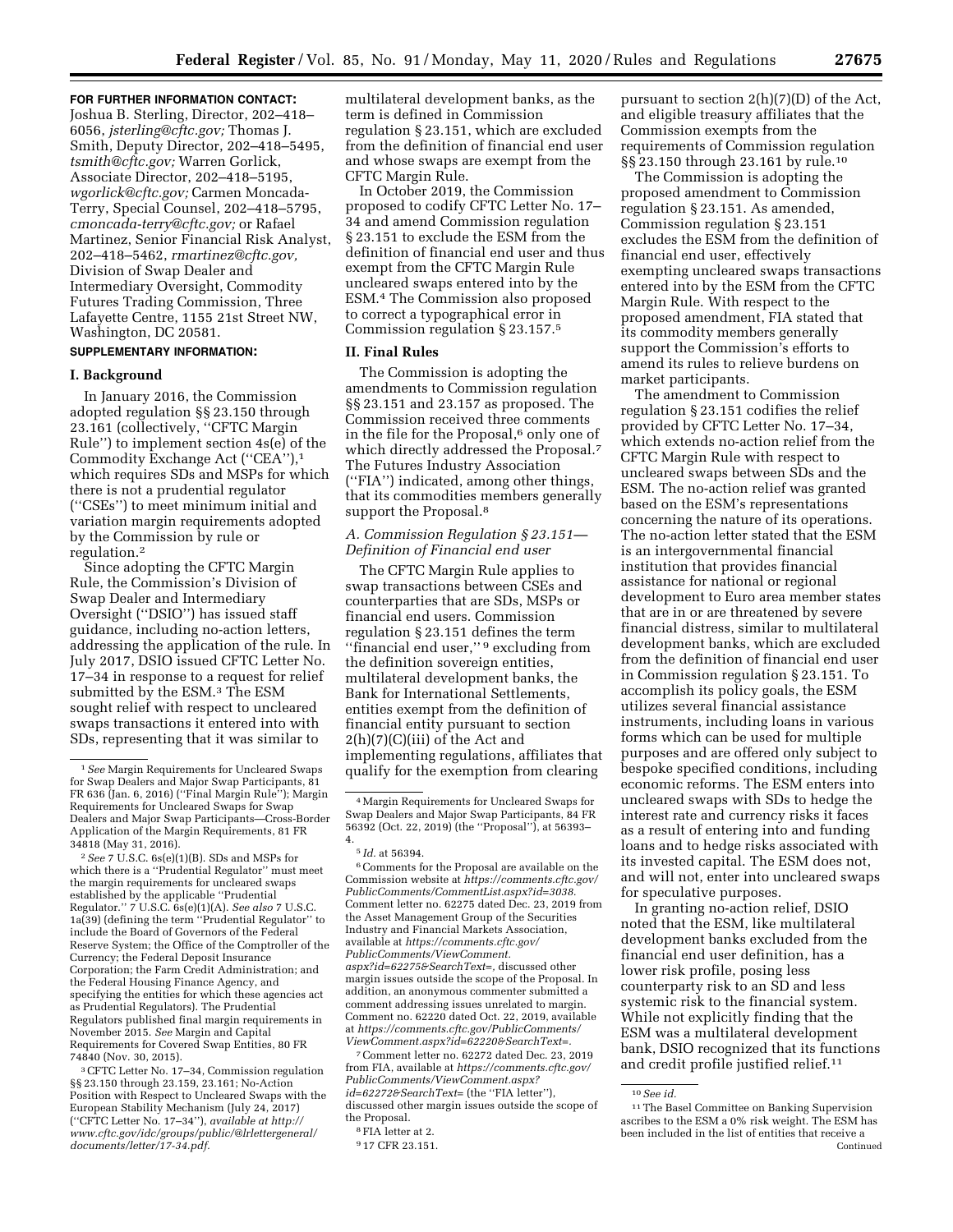Based on the aforementioned considerations, the Commission amends paragraph (2)(iii) of the definition of *Financial end user* in Commission regulation § 23.151 by adding the ESM to the list of entities that are excluded from the definition of financial end user. As a result of the ESM's exclusion from the definition of financial end user, uncleared swaps entered into between the ESM and CSEs are exempt from the CFTC Margin Rule. The Commission believes that the amendment, as adopted, provides clarity and certainty to CSEs that are counterparties to the ESM that uncleared swaps entered into with the ESM are not subject to the CFTC Margin Rule. The Commission is adopting the amendment because activities conducted by the ESM, like activities conducted by multilateral development banks that are excluded from the financial end user definition, generally have a different purpose in the financial system. These types of entities are established by governments and their financial activities are designed to further governmental purposes, posing less counterparty risk to CSEs and less systemic risk to the financial system.

Furthermore, the Commission believes that the amendment encourages international comity and continued cooperation between the Commission and the European Union (''EU'') authorities. In this regard, the Commission notes that the ESM is exempt from the European Market Infrastructure Regulation or EMIR's margin rules for OTC derivatives contracts not cleared by a central counterparty.12 By taking this action, the Commission acknowledges the unique interests of the EU authorities in the ESM and recognizes that the principles of international comity counsel mutual respect for the important interests of foreign sovereigns.13

12*See* Regulation (EU) No 648/2012 of the European Parliament and the Council of the European Union of July 4, 2012.

13*See* Restatement (Third) of Foreign Relations Law of the United States sec. 403 (Am. Law Inst. 2018) (the Restatement). The Restatement provides that even where a country has a basis for jurisdiction, it should not prescribe law with respect to a person or activity in another country when the exercise of such jurisdiction is unreasonable. *See* Restatement section 403(1). Notably, the Restatement recognizes that, in the exercise of international comity, reciprocity is an appropriate consideration in determining whether to exercise jurisdiction extraterritorially.

*B. Amendment of Commission Regulation § 23.157—Correction of Cross-Reference* 

The Commission is adopting a corrective amendment to Commission regulation § 23.157. In its comment letter, FIA indicated that its commodities members generally support the Commission's efforts to amend its rules when necessary to correct errors.14

Commission regulation § 23.157 requires initial margin collected from or posted by a CSE to be held by one or more independent custodians. The CSE must enter into a custodial agreement with each custodian that holds the initial margin collateral. In particular, paragraph (c)(1) of Commission regulation § 23.157 provides that the custodial agreement must prohibit the custodian from rehypothecating, repledging, reusing, or otherwise transferring the collateral except that cash collateral may be held in a general deposit account with the custodian if the funds in the account are used to purchase an asset described in Commission regulation § 23.156(a)(1)(iv) through (xii).

In administering the Commission's regulations, DSIO staff noticed that the cross-reference to ''§ 23.156(a)(1)(iv) through  $(xii)$ " in paragraph  $(c)(1)$  of Commission regulation § 23.157 was erroneous. First, the existing crossreference incorrectly refers to nonexisting paragraphs. Second, the existing cross-reference excludes treasury securities and U.S. Government agency securities, which are included in the list of eligible collateral set forth in Commission regulation § 23.156(a)(1), and which the Commission intended to include as eligible assets into which cash collateral can be converted.15 To administer the CFTC Margin Rule and prevent confusion in its application, the Commission is hereby amending Commission regulation  $\S 23.157(c)(1)$  to remove the erroneous cross-reference to ''§ 23.156(a)(1)(iv) through (xii)'' and replace it with the corrected crossreference ''§ 23.156(a)(1)(ii) through  $(x)$ ."

# **III. Administrative Compliance**

# *A. Regulatory Flexibility Act*

The Regulatory Flexibility Act (''RFA'') requires Federal agencies, in promulgating regulations, to consider whether the rules they propose will have a significant economic impact on a substantial number of small entities and, if so, provide a regulatory flexibility analysis respecting the impact.16 The Commission certified that the Proposal would not have a significant economic impact on a substantial number of small entities. The Commission requested comments with respect to the RFA and received no comments.

As discussed in the Proposal, the Final Rules only affect SDs and MSPs that are subject to the CFTC Margin Rule and their covered counterparties, all of which are required to be eligible contract participants (''ECPs'').17 The Commission has previously determined that SDs, MSPs, and ECPs are not small entities for purposes of the RFA.18 Therefore, the Commission believes that the Final Rules will not have a significant economic impact on a substantial number of small entities, as defined in the RFA.

Accordingly, the Chairman, on behalf of the Commission, hereby certifies pursuant to 5 U.S.C. 605(b) that the Final Rules will not have a significant economic impact on a substantial number of small entities.

## *B. Paperwork Reduction Act*

The Paperwork Reduction Act of 1995  $("PRA")<sup>19</sup>$  imposes certain requirements on Federal agencies, including the Commission, in connection with their conducting or sponsoring any collection of information, as defined by the PRA. The Commission may not conduct or sponsor, and a person is not required to respond to, a collection of information unless it displays a currently valid Office of Management and Budget control number. The Final Rules, as adopted, contain no requirements subject to the PRA.

# *C. Cost-Benefit Considerations*

Section 15(a) of the CEA requires the Commission to consider the costs and benefits of its actions before

<sup>0%</sup> risk weight in the document entitled ''Basel II: International Convergence of Capital Measurement and Capital Standards: A Revised Framework— Comprehensive Version, June 2006.'' *See* BIS, Risk Weight for the European Stability Mechanism (ESM) and European Financial Stability Facility (EFSF), *[https://www.bis.org/publ/bcbs](https://www.bis.org/publ/bcbs_nl17.htm)*\_*nl17.htm.* 

<sup>14</sup>FIA letter at 2.

<sup>15</sup> In the Final Margin Rule, the Commission explained that its intent was to exclude ''immediately available cash funds,'' which is one form of eligible collateral in Commission regulation § 23.156(a)(1), because allowing such eligible collateral to be held in the form of a deposit liability of the custodian bank would be incompatible with Commission regulation § 23.157(c)'s prohibition against rehypothecation of collateral. *See* Final Margin Rule, 81 FR at 671. However, the Commission expressly stated that the custodian could use cash funds to purchase other forms of eligible collateral. *See id.* 

<sup>16</sup> 5 U.S.C. 601 *et seq.* 

<sup>&</sup>lt;sup>17</sup> Each counterparty to an uncleared swap must be an ECP, as the term is defined in section 1a(18) of the CEA, 7 U.S.C. 1a(18) and Commission regulation § 1.3, 17 CFR 1.3. *See* 7 U.S.C. 2(e).

<sup>18</sup>*See* Registration of Swap Dealers and Major Swap Participants, 77 FR 2613, 2620 (Jan. 19, 2012) (SDs and MSPs) and Opting Out of Segregation, 66 FR 20740, 20743 (April 25, 2001) (ECPs). 19 44 U.S.C. 3501 *et seq.*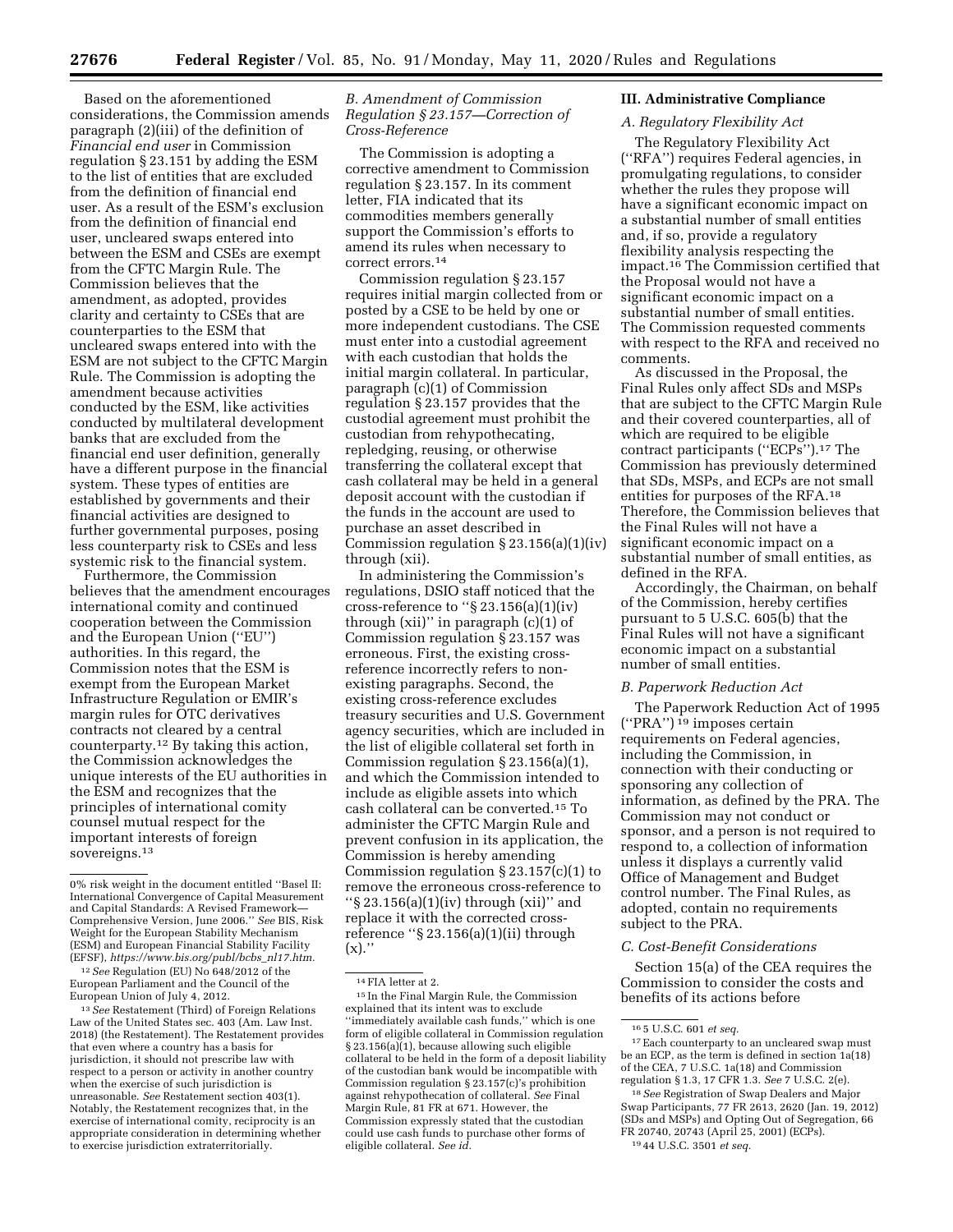promulgating a regulation under the CEA. Section 15(a) further specifies that the costs and benefits shall be evaluated in light of the following five broad areas of market and public concern: (1) Protection of market participants and the public; (2) efficiency, competitiveness, and financial integrity of futures markets; (3) price discovery; (4) sound risk management practices; and (5) other public interest considerations. The Commission considers the costs and benefits resulting from its discretionary determinations with respect to the

section 15(a) considerations. In addition, the Commission notes that the consideration of costs and benefits below is based on the understanding that the markets function internationally, with many transactions involving U.S. firms taking place across international boundaries; with some Commission registrants being organized outside of the United States; with leading industry members typically conducting operations both within and outside the United States; and with industry members commonly following substantially similar business practices wherever located. Where the Commission does not specifically refer to matters of location, the below discussion of costs and benefits refers to the effects of the Final Rules on all activities subject to the Proposal, whether by virtue of the activity's physical location in the United States or by virtue of the activities' connection with or effect on U.S. commerce under CEA section 2(i).20

## 1. Baseline and Rule Summary

The baseline for the Commission's consideration of the costs and benefits of these Final Rules is the CFTC Margin Rule. The Commission recognizes that to the extent market participants have relied on CFTC Letter No. 17–34, the actual costs and benefits of the amendment to Commission regulation § 23.151, as realized in the market, may not be as significant. The amendment, as adopted, revises the definition of financial end user in Commission regulation § 23.151 to exclude the ESM from the definition. The amendment codifies CFTC Letter No. 17–34 and confirms that uncleared swaps with the ESM as a counterparty are not subject to the CFTC Margin Rule. As a result, CSEs facing the ESM will not be required to exchange margin with the ESM, resulting in the collection of lesser amounts of margin to mitigate the risk of uncleared swaps, which could increase the possibility of a systemic

event. Nevertheless, after analyzing the swap data repository (''SDR'') data, the Commission believes that by classifying the ESM as a non-financial end-user and excluding it from the margin requirements, it is unlikely that the Final Rule will result in substantial systemic risk.21

The Commission notes that the ESM has a lower risk profile, maintaining high capital levels with ultimate financial backing from the EU, and thus poses less counterparty risk to CSEs and less systemic risk to the financial system. In addition, in the Commission's view, relief from the margin requirements will enable the ESM to fulfill its mission of providing support to member states of the EU in financial distress, in particular, in times of tight liquidity, contributing to the stability of the EU financial system and the reduction of risk.

The Commission is also adopting an amendment to Commission regulation § 23.157(c)(1) to remove the erroneous cross-reference to " $\S 23.156(a)(1)(iv)$ through (xii)'' and to replace it with the corrected cross-reference ''§ 23.156(a)(1)(ii) through (x).'' The Commission believes that custodial banks will benefit from being able to convert cash posted as initial margin into treasury and U.S. Government agency securities as was originally intended by the Commission.

The Commission sought comment on all aspects of the cost and benefit considerations in the Proposal but received no substantive comments.

## 2. Section 15(a) Considerations

a. Protection of Market Participants and Public

The amendment to Commission regulation § 23.151, as adopted, codifies CFTC Letter No. 17–34 and confirms that uncleared swaps with the ESM as a counterparty are not subject to the CFTC Margin Rule. As discussed in the Proposal, given the limited activity of the ESM in the swaps markets, the Commission believes that the unmargined exposure resulting from uncleared swaps between CSEs and the ESM is unlikely to result in significant risk to the financial system. Inasmuch as margin is posted to protect counterparties against credit risk, the creditworthiness of the ESM is critical to this analysis. The ESM has maintained high capital levels and has ultimate backing from the EU.22

Consequently, the Commission is of the view that the ESM does not pose substantial counterparty credit risk. Thus, the Commission believes that there will be no material impact on market participants and the general public relative to the status quo baseline.

b. Efficiency, Competitiveness, and Financial Integrity of Markets

The Commission believes that the efficiency, competitiveness, and financial integrity of markets will not be significantly impacted by amending Commission regulation § 23.151 to exclude the ESM from the definition of financial end user and therefore removing the requirement to post and collect margin in uncleared swap transactions with the ESM.

One of the main functions of the ESM is to provide emergency assistance to members states of the EU in financial distress.23 The Commission believes that relief from the margin requirements will allow the ESM to meet its mission, in particular, in times of tight liquidity, contributing to the stability of the EU financial system and the reduction of risk. Moreover, given the nature of its operations, the ESM is motivated to choose sensible, creditworthy counterparties and to limit its credit risk exposure.

c. Price Discovery

The amendment to Commission regulation § 23.151 codifies CFTC Letter No. 17–34, relieving the ESM and its counterparties from the CFTC Margin Rule. The codification of the no-action relief as a rule formalizes a no-action position held by DSIO and promotes transparency concerning the applicability of the CFTC Margin Rule. Because there will not be a legal requirement that margin be posted in uncleared swap transactions with the ESM, such transactions will likely be for prices that deviate from similar uncleared swap transactions with financial end users but be in line with swaps with non-financial entities. As a

<sup>20</sup>*See* 7 U.S.C. 2(i).

<sup>21</sup>Recent review of data from the SDRs indicates that the ESM engages in limited swap trading activity.

<sup>22</sup>CFTC Letter No. 17–34 states that ''[w]ith respect to its credit risk, as part of its emergency

procedure, the ESM's member states have irrevocably agreed to contribute a total of approximately  $€624$  billion in additional capital should the ESM face financial distress. Further, the ESM is subject to limits on its lending and borrowing, and the ESM's property, funding, and assets in its member states are immune from search, requisition, confiscation, expropriation, or any other form of seizure, taking, or foreclosure. In addition, to the extent necessary to carry out its activities, all property, funding, and assets of the ESM are free from restrictions, regulations, controls, and moratoria of any nature. The combined application of these rules and limits is effective in keeping the ESM's total liabilities well below its available capital.''

<sup>23</sup>*See* CFTC Letter No. 17–34.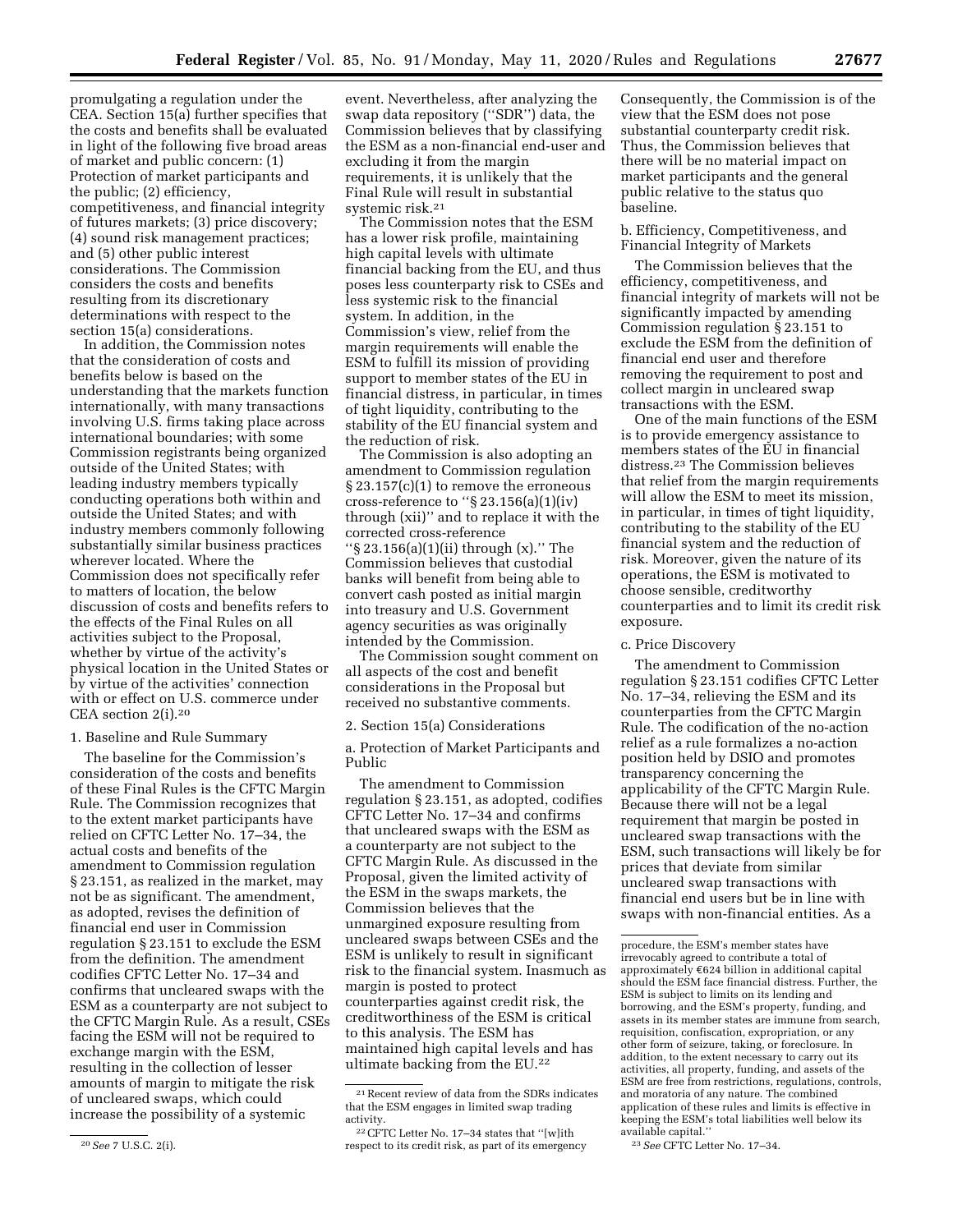result, uncleared swaps entered into with the ESM could increase, which could enhance, or at least not harm, the price discovery process.

### d. Sound Risk Management

The ESM is an intergovernmental financial institution established by the EU and its financial activities are designed to advance EU objectives. The ESM's purpose is to manage the potential for systemic risk by providing support to member states that are in distress. The exposures posed by the ESM are therefore relatively unique. Accordingly, the amendment to Commission regulation § 23.151 to exclude the ESM from the definition of financial end user and thereby remove it from the purview of the CFTC Margin Rule may result in CSEs being more inclined to enter into uncleared swaps with the ESM, benefiting from the overall diversification of their swap portfolios, which is consistent with sound risk management. Also, while relief from the margin requirements will result in the ESM collecting lesser amounts of margin to mitigate the risk of uncleared swaps, increasing the possibility of systemic risk, the Commission believes that the ESM's uncleared swaps activity, as reflected in the SDR data, is unlikely to result in substantial systemic risk.24

e. Other Public Interest Considerations

As discussed in the Proposal, the Commission believes that the amendment to Commission regulation § 23.151 is also warranted based on the interests of comity and the Commission's continuing cross-border coordination with EU authorities, such as the 2016 EC–CFTC Agreement, which has fostered cooperation and mutual respect between the CFTC and EU authorities.

## *D. Antitrust Considerations*

Section 15(b) of the CEA requires the Commission to take into consideration the public interest to be protected by the antitrust laws and endeavor to take the least anticompetitive means of achieving the purposes of the CEA, in issuing any order or adopting any Commission rule or regulation (including any exemption under section 4(c) or 4c(b) of the CEA), or in requiring or approving any bylaw, rule, or regulation of a contract market or registered futures association established pursuant to section 17 of the CEA.25

The Commission believes that the public interest to be protected by the antitrust laws is generally fair competition. The Commission requested comments on whether the Proposal implicated any other specific public interest to be protected by the antitrust laws and received no comments.

The Commission has considered the Final Rules to determine whether they are anticompetitive and has identified no anticompetitive effects. The Commission requested comments on whether the Proposal was anticompetitive and, if it is, what the anticompetitive effects are, and received no comments.

Because the Commission has determined that the Final Rules are not anticompetitive and have no anticompetitive effects, the Commission has not identified any less anticompetitive means of achieving the purposes of the CEA.

### **List of Subjects in 17 CFR Part 23**

Capital and margin requirements, Major swap participants, Swap dealers, Swaps.

For the reasons stated in the preamble, the Commodity Futures Trading Commission amends 17 CFR part 23 as set forth below:

# **PART 23—SWAP DEALERS AND MAJOR SWAP PARTICIPANTS**

■ 1. The authority citation for part 23 continues to read as follows:

**Authority:** 7 U.S.C. 1a, 2, 6, 6a, 6b, 6b– 1, 6c, 6p, 6r, 6s, 6t, 9, 9a, 12, 12a, 13b, 13c, 16a, 18, 19, 21.

Section 23.160 also issued under 7 U.S.C. 2(i); Sec. 721(b), Pub. L. 111–203, 124 Stat. 1641 (2010).

■ 2. In § 23.151, revise paragraph  $(2)(iii)$ of the definition of *Financial end user*  to read as follows:

### **§ 23.151 Definitions applicable to margin requirements.**

\* \* \* \* \*

*Financial end user \* \* \** 

 $(2) * * * *$ 

(iii) The Bank for International Settlements and the European Stability Mechanism; \* \* \* \* \*

 $\blacksquare$  3. In § 23.157, revise paragraph  $(c)(1)$ to read as follows:

### **§ 23.157 Custodial arrangements.**

\* \* \* \* \* (c) \* \* \* (1) Prohibits the custodian from

rehypothecating, repledging, reusing, or otherwise transferring (through securities lending, securities borrowing, repurchase agreement, reverse repurchase agreement or other means) the collateral held by the custodian except that cash collateral may be held in a general deposit account with the custodian if the funds in the account are used to purchase an asset described in  $\S 23.156(a)(1)(ii)$  through  $(x)$ , such asset is held in compliance with this section, and such purchase takes place within a time period reasonably necessary to consummate such purchase after the cash collateral is posted as initial margin; and

\* \* \* \* \*

Issued in Washington, DC, on April 17, 2020, by the Commission.

### **Robert Sidman,**

*Deputy Secretary of the Commission.* 

**Note:** The following appendices will not appear in the Code of Federal Regulations.

**Appendices to Margin Requirements for Uncleared Swaps for Swap Dealers and Major Swap Participants—Commission Voting Summary, Chairman's Statement, and Commissioners' Statements** 

## **Appendix 1—Commission Voting Summary**

On this matter, Chairman Tarbert and Commissioners Quintenz, Behnam, Stump, and Berkovitz voted in the affirmative. No Commissioner voted in the negative.

## **Appendix 2—Supporting Statement of Chairman Heath P. Tarbert**

I am pleased to support today's final rule codifying relief from the Margin Rule for the European Stability Mechanism (''ESM'').1 The Margin Rule requires the posting of initial and variation margin for uncleared swaps entered into by certain swap dealers, major swap participants, and ''financial end user[s].'' 2 Today's final rule will amend the definition of ''financial end user'' in Regulation 23.151 to exclude the ESM from the requirements of the Margin Rule.

As I explained when this amendment was proposed last October,3 the ESM provides financing and bond purchases to support Eurozone member states, serving similar functions as a multilateral development bank. Given that multilateral development banks and related entities 4 are excluded from

2Regulation 23.151 applies to swap dealers, major swap participants, and financial end users that are not subject to regulation by a ''Prudential Regulator,'' which term our laws use as shorthand to mean what is essentially a banking regulator.

3*See* Statement of Chairman Heath P. Tarbert Before the Open Commission Meeting on October 16, 2019 (Oct. 16, 2019), available at *[https://](https://www.cftc.gov/PressRoom/SpeechesTestimony/heathstatement101619) [www.cftc.gov/PressRoom/SpeechesTestimony/](https://www.cftc.gov/PressRoom/SpeechesTestimony/heathstatement101619)  [heathstatement101619.](https://www.cftc.gov/PressRoom/SpeechesTestimony/heathstatement101619)* 

4The Margin Rule excludes from the definition of ''financial end user'' sovereign entities, multilateral

<sup>24</sup>*See* supra, n. 21.

<sup>25</sup> 7 U.S.C. 19(b).

<sup>1</sup>The Margin Rule is codified at Commission Regulations 23.150 through 23.161, 17 CFR 23.150– 23.161 (2019).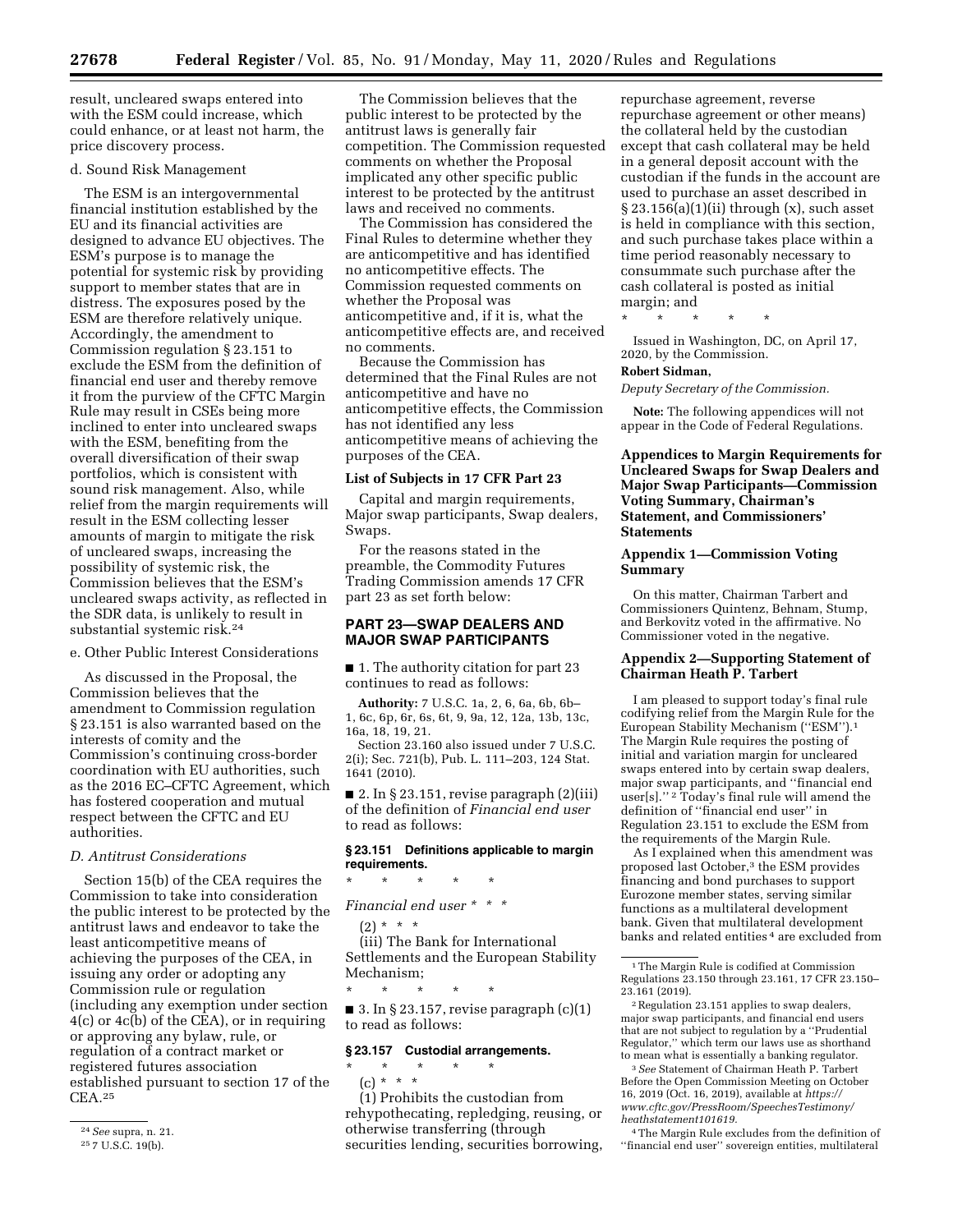the Margin Rule, it makes good sense to codify the same relief for the ESM.5 This is especially true given the ESM's role in the market. As its name suggests, the ESM is an agent of stability and does not raise concerns about risk in the derivatives markets. Codifying the ESM's relief from the Margin Rule is particularly important as Europe responds to the financial fallout of the global coronavirus pandemic.

Erasmus observed long ago that ''humility is wisdom.'' Keeping that perspective is especially important when it comes to financial regulatory areas where nations have implemented a common set of core principles internationally. Those internationally-shared frameworks serve as a baseline, and national regulators have necessarily tailored their specific rules to the unique attributes of their own domestic markets. But we should be humble, and indeed wise enough, to resist the temptation to insist that a foreign counterpart adopt domestic regulations on a rule-by-rule basis. Cross-border derivatives regulation that utilizes comity and deference can enable the effective implementation of the post-crisis G20 derivatives regulatory reforms.

As I have stated before, were financial regulators to insist that their counterparts overseas import each other's specific rules wholesale, it would lead to an absurd result ad infinitum.6 Just as the G20, Financial Stability Board, and various standard-setting bodies were established to prevent a global race to the bottom, their work is also meant to prevent nations from forcing the complete strictures of their domestic regimes onto others. For example, the Principles for Financial Markets Infrastructure (''PFMI'') represent international standards for, among other things, central counterparties and trade repositories. All of the G20 nations have adopted the PFMI, providing an opportunity for meaningful dialogue with both the European Commission and the European Securities and Markets Authority regarding the status of American and European central counterparties.

Those discussions are ongoing and have been productive. In particular, we are working toward a potential cooperative framework for the supervision of central counterparties engaged in international markets. With an eye to this progress, I believe today's final amendments to the Margin Rule are appropriate. I am

6*See* Statement of Chairman Heath P. Tarbert in Support of the Cross-Border Swaps Proposal (Dec. 18, 2019), available at *[https://www.cftc.gov/](https://www.cftc.gov/PressRoom/SpeechesTestimony/tarbertstatement121819)  [PressRoom/SpeechesTestimony/tarbert](https://www.cftc.gov/PressRoom/SpeechesTestimony/tarbertstatement121819) [statement121819](https://www.cftc.gov/PressRoom/SpeechesTestimony/tarbertstatement121819)* (''If we impose our regulations on non-U.S. persons whenever they have a remote nexus to the United States, then we should be willing for all other jurisdictions to do the same. The end result would be absurdity, with everyone trying to regulate everyone else. And the duplicative and overlapping regulations would inevitably lead to fragmentation in the global swaps market—itself a potential source of systemic risk.'').

encouraged by the tone of the dialogue and the commitment of our EU counterparts to reach a mutually beneficial arrangement that will stand the test of time. I believe such an arrangement for the supervision of third country central counterparties would entail a great degree of regulatory deference and international comity alongside extensive information sharing and regular communications between supervisory authorities. I look forward to continuing to engage with our European colleagues to advance our shared interests in a robust and resilient transatlantic derivatives market. In that context, I am pleased to support today's final rule to exclude the ESM from the Margin Rule.7

# **Appendix 3—Supporting Statement of Commissioner Brian Quintenz**

In March 2018, I articulated my approach to our current regulatory relationship with our European counterparts in light of their refusal to stand by or re-affirm their 2016 commitments in the CFTC's and European Commission's common approach to the regulation of cross-border central counterparties (CCPs) (CFTC–EC CCP Agreement).1 Specifically, I believe that the absence of the agreement's re-affirmation in the European Market Infrastructure Regulation 2.2 (EMIR 2.2) directly implied the agreement's abrogation.2 I therefore vowed that I would either object to or vote against any relief provided to, or requested by, European Union authorities until the agreement's clarity was restored. Since that time, I have consistently voted against, or objected to, any regulation or relief that provides special accommodations to European entities, including the proposed exemption from margin requirements for the European Stability Mechanism (ESM) that the Commission seeks to finalize today.3

However, the unprecedented devastating economic and social impacts of COVID–19

2The proposed implementation of EMIR 2.2 by ESMA is available at, *[https://www.esma.europa.eu/](https://www.esma.europa.eu/press-news/esma-news/esma-consults-tiering-comparable-compliance-and-fees-under-emir-22)  [press-news/esma-news/esma-consults-tiering](https://www.esma.europa.eu/press-news/esma-news/esma-consults-tiering-comparable-compliance-and-fees-under-emir-22)[comparable-compliance-and-fees-under-emir-22.](https://www.esma.europa.eu/press-news/esma-news/esma-consults-tiering-comparable-compliance-and-fees-under-emir-22)* 

3 Dissenting Statement by Commissioner Brian Quintenz before the Open Commission Meeting: FBOT Registration (Nov. 5, 2019), *[https://](https://www.cftc.gov/PressRoom/SpeechesTestimony/quintenzstatement110519) [www.cftc.gov/PressRoom/SpeechesTestimony/](https://www.cftc.gov/PressRoom/SpeechesTestimony/quintenzstatement110519)  [quintenzstatement110519;](https://www.cftc.gov/PressRoom/SpeechesTestimony/quintenzstatement110519)* Dissenting Statement by Commissioner Quintenz to the Proposed Exclusion for the European Stability Mechanism from the Commission's Margin Requirements for Uncleared Swaps (Oct. 16, 2019), *[https://www.cftc.gov/](https://www.cftc.gov/PressRoom/SpeechesTestimony/quintentzstatement101619)  [PressRoom/SpeechesTestimony/quintentz](https://www.cftc.gov/PressRoom/SpeechesTestimony/quintentzstatement101619) [statement101619;](https://www.cftc.gov/PressRoom/SpeechesTestimony/quintentzstatement101619)* Statement of Commissioner Brian Quintenz on Staff No-Action Relief for Eurex Clearing AG (December 20, 2018), *[https://](https://www.cftc.gov/PressRoom/SpeechesTestimony/quintenzstatement122018) [www.cftc.gov/PressRoom/SpeechesTestimony/](https://www.cftc.gov/PressRoom/SpeechesTestimony/quintenzstatement122018)  [quintenzstatement122018.](https://www.cftc.gov/PressRoom/SpeechesTestimony/quintenzstatement122018)* 

across the globe warrant a reprieve from that position. In the United States, financial regulators have acted swiftly, decisively, and boldly to mitigate economic disruptions and support market liquidity, including providing regulatory relief where necessary. I am very proud of the CFTC's decisive response to the COVID–19 pandemic, which promoted the full functioning of derivatives markets despite the extraordinary challenges facing exchanges, clearinghouses, and market intermediaries as a result of social distancing.4 I know the Commission, under the strong leadership of Chairman Heath P. Tarbert, is committed to providing any additional relief necessary to ensure that U.S. markets remain accessible.

Our European counterparts are engaged in the same epic struggle as we are to lessen the extraordinary economic and social harms of this pandemic. Although I remain committed to ensuring the terms of the CFTC–EC CCP Agreement are ultimately upheld, I also recognize that issue is one facet of a much broader, deeper bond we share with the European Union—a relationship that has been grounded in goodwill, trust, and partnership. Many of the European institutions affected by the rules and noaction relief before the Commission today are likely to be central to the European Union's COVID–19 economic recovery efforts. As a result, I believe it is appropriate to support the items before the Commission today, which, by providing relief from CFTC clearing and margin requirements, may bolster the ability of EU institutions to provide critical financial assistance to their economies, businesses, and citizens.

For example, the European Commission, ESM, and European Investment Bank (EIB) are working in concert to take unprecedented actions at the European level to complement national measures to mitigate the impacts of COVID–19.5 The ESM has many economic tools at its disposal, including making loans to Eurozone member states, purchasing the bonds of Eurozone members, providing precautionary credit lines that can be drawn upon if needed, and directly recapitalizing financial institutions.6

Similarly, the EIB, the lending arm of the European Union, and the European Investment Fund (EIF), which specializes in finance for small and medium sized businesses, are also working together to respond to COVID–19. Together, the EIB and the EIF have proposed a plan to provide immediate financing to combat the health and economic effects of the pandemic.7 Each

5*The time for solidarity in Europe is now—a concerted European financial response to the corona-crisis, [https://www.esm.europa.eu/blog/](https://www.esm.europa.eu/blog/time-solidarity-europe-concerted-european-financial-response-corona-crisis)  [time-solidarity-europe-concerted-european](https://www.esm.europa.eu/blog/time-solidarity-europe-concerted-european-financial-response-corona-crisis)[financial-response-corona-crisis](https://www.esm.europa.eu/blog/time-solidarity-europe-concerted-european-financial-response-corona-crisis)* (April 2, 2020).

6European Stability Mechanism, Lending Toolkit, *https://www.esm.europa.eu/assistance/lendingtoolkit.* 

7Coronavirus outbreak: EIB Group's response to the pandemic, *[https://www.eib.org/en/about/](https://www.eib.org/en/about/initiatives/covid-19-response/index.htm)*  Continued

development banks, and the Bank for International Settlements, among other entities. *See* Regulation 23.151.

<sup>5</sup>The ESM has had no-action relief from the Margin Rule since July 24, 2017. *See* CFTC Letter 17–34 (July 24, 2017); *see also* CFTC Letter 19–22 (Oct. 16, 2019).

<sup>7</sup>Today the Commission is also voting on a proposal to codify the ESM's relief from the Clearing Requirement under Part 50 of the CFTC's

<sup>&</sup>lt;sup>1</sup> Keynote Address of Commissioner Brian Quintenz before FIA Annual Meeting, Boca Raton, Florida (March 14, 2018), *[https://www.cftc.gov/](https://www.cftc.gov/PressRoom/SpeechesTestimony/opaquintenz9)  [PressRoom/SpeechesTestimony/opaquintenz9;](https://www.cftc.gov/PressRoom/SpeechesTestimony/opaquintenz9)* and Joint Statement from CFTC Chairman Timothy Massad and European Commissioner Jonathan Hill, CFTC and the European Commission: Common approach for transatlantic CCPs (Feb. 10, 2016), *[https://www.cftc.gov/PressRoom/PressReleases/](https://www.cftc.gov/PressRoom/PressReleases/pr7342-16) [pr7342-16.](https://www.cftc.gov/PressRoom/PressReleases/pr7342-16)* 

<sup>4</sup>Statement of CFTC Commissioner Brian Quintenz on Current Market Dynamics and Commission Actions Related to COVID–19 (March 18, 2020), *[https://www.cftc.gov/PressRoom/](https://www.cftc.gov/PressRoom/SpeechesTestimony/quintenzstatment031820)  [SpeechesTestimony/quintenzstatment031820.](https://www.cftc.gov/PressRoom/SpeechesTestimony/quintenzstatment031820)*